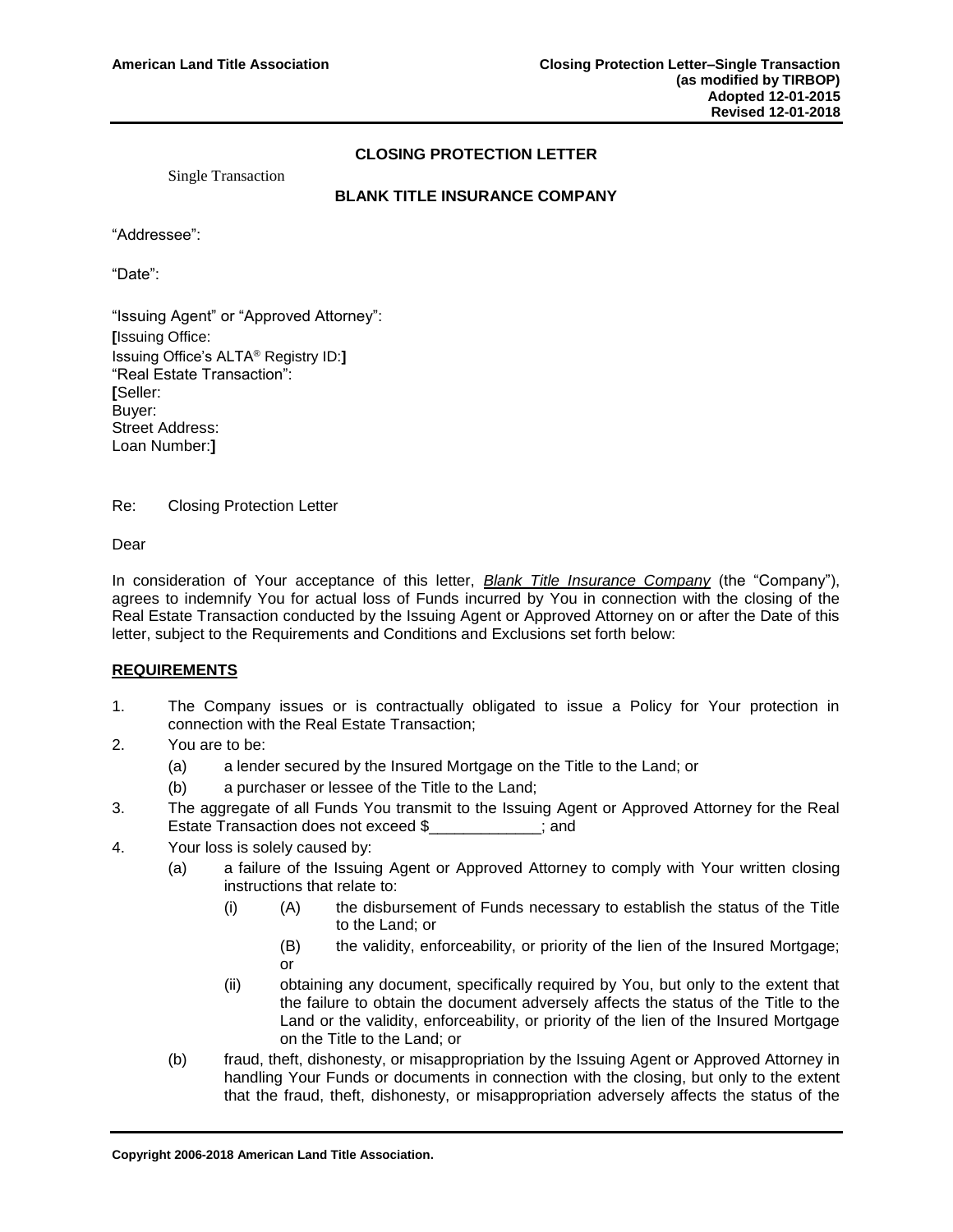Title to the Land or to the validity, enforceability, or priority of the lien of the Insured Mortgage on the Title to the Land.

## **CONDITIONS AND EXCLUSIONS**

- 1. Your transmittal of Funds or documents to the Issuing Agent or Approved Attorney for the Real Estate Transaction constitutes Your acceptance of this letter.
- 2. For purposes of this letter:
	- (a) "Commitment" means the Company's written contractual agreement to issue the Policy.
	- (b) "Funds" means the money received by the Issuing Agent or Approved Attorney for the Real Estate Transaction.
	- (c) "Policy" means the contract or contracts of title insurance, each in a form adopted by the American Land Title Association, issued or to be issued by the Company in connection with the closing of the Real Estate Transaction.
	- (d) "You" or "Your" means:
		- (i) the Addressee of this letter;
		- (ii) the borrower, if the Land is improved solely by a one-to-four family residence; and
		- (iii) subject to all rights and defenses relating to a claim under this letter that the Company would have against the Addressee,
			- (A) the assignee of the Insured Mortgage, provided such assignment was for value and the assignee was, at the time of the assignment, without Knowledge of facts that reveal a claim under this letter; and
			- (B) the warehouse lender in connection with the Insured Mortgage.
	- (e) "Indebtedness," "Insured Mortgage," "Knowledge" or "Known," "Land," and "Title" have the same meaning given them in the American Land Title Association Loan Policy.
- 3. The Company shall have no liability under this letter for any loss arising from any:
	- (a) failure of the Issuing Agent or Approved Attorney to comply with Your closing instructions that require title insurance protection in connection with the Real Estate Transaction inconsistent with that set forth in the Commitment. Your written closing instructions received and accepted by the Issuing Agent or Approved Attorney after issuing the Commitment that require the removal, where allowed by state law, rule, or regulation, of specific Schedule B Exceptions from Coverage or compliance with the requirements contained in the Commitment shall not be deemed to require inconsistent title insurance protection;
	- (b) loss or impairment of Funds in the course of collection or while on deposit with a bank due to bank failure, insolvency, or suspension, except loss or impairment resulting from failure of the Issuing Agent or Approved Attorney to comply with Your written closing instructions to deposit Your Funds in a bank that You designated by name;
	- (c) constitutional or statutory lien or claim of lien that arises from services, labor, materials, or equipment, if any Funds are to be used for the purpose of construction, alteration, or renovation. This Section 3.(c) does not affect the coverage, if any, as to any lien for services, labor, materials, or equipment afforded in the Policy;
	- (d) defect, lien, encumbrance, or other matter in connection with the Real Estate Transaction. This Section 3.(d) does not affect the coverage afforded in the Policy;
	- (e) fraud, theft, dishonesty, misappropriation, or negligence by You or by Your employee, agent, attorney, or broker;
	- (f) fraud, theft, dishonesty, or misappropriation by anyone other than the Company, Issuing Agent, or Approved Attorney;
	- (g) settlement or release of any claim by You without the Company's written consent;
	- (h) matters created, suffered, assumed, agreed to, or Known by You;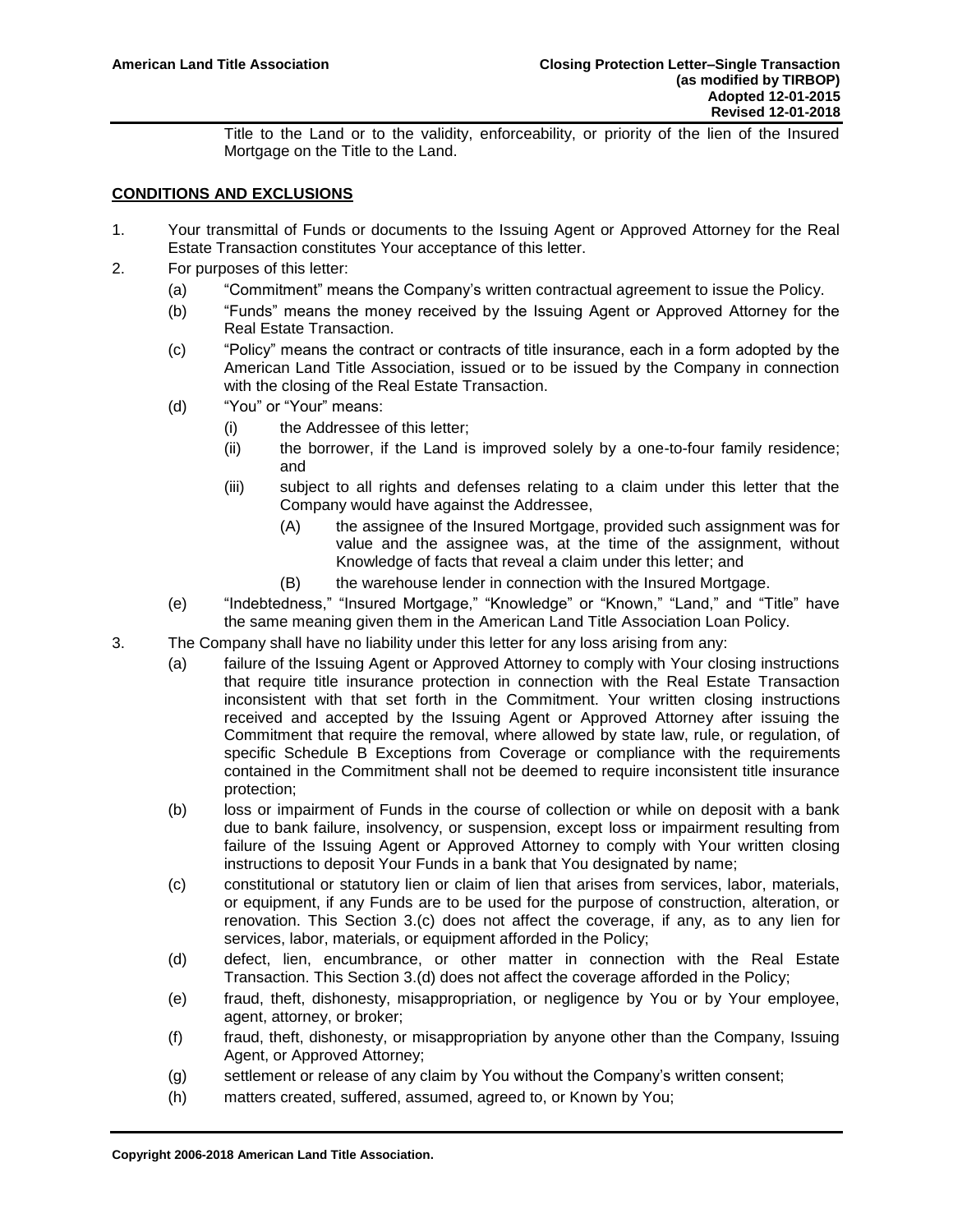- (i) failure of the Issuing Agent or Approved Attorney to determine the validity, enforceability, or the effectiveness of a document required by Your closing instructions. This Section 3.(i) does not affect the coverage afforded in the Policy;
- (j) Federal consumer financial law, as defined in 12 U.S.C. § 5481(14), actions under 12 U.S.C. § 5531, or other federal or state laws relating to truth-in-lending, a borrower's ability to repay a loan, qualified mortgages, consumer protection, or predatory lending, including any failure of the Issuing Agent or Approved Attorney to comply with Your closing instructions relating to those laws;
- (k) federal or state laws establishing the standards or requirements for asset-backed securitization including, but not limited to, exemption from credit risk retention, including any failure of the Issuing Agent or Approved Attorney to comply with Your closing instructions relating to those laws;
- (l) periodic disbursement of Funds to pay for construction, alteration, or renovation on the Land;
- (m) Issuing Agent or Approved Attorney acting in the capacity of a qualified intermediary or facilitator for tax deferred exchange transactions as provided in Section 1031 of the Internal Revenue Code; or
- (n) wire fraud, mail fraud, telephone fraud, facsimile fraud, unauthorized access to a computer, network, email, or document production system, business email compromise, identity theft, or diversion of Funds to a person or account not entitled to receive the Funds perpetrated by anyone other than the Company.
- 4. If the closing is to be conducted by an Approved Attorney, a Commitment in connection with the Real Estate Transaction must have been received by You prior to the transmittal of Your final closing instructions to the Approved Attorney.
- 5. When the Company shall have indemnified You pursuant to this letter, it shall be subrogated to all rights and remedies You have against any person or property had You not been indemnified. The Company's liability for indemnification shall be reduced to the extent that You have impaired the value of this right of subrogation.
- 6. The Company's liability for loss under this letter shall not exceed the least of:
	- (a) the amount of Your Funds;
	- (b) the Company's liability under the Policy at the time written notice of a claim is made under this letter;
	- (c) the value of the lien of the Insured Mortgage;
	- (d) the value of the Title to the Land insured or to be insured under the Policy at the time written notice of a claim is made under this letter; or
	- (e) the amount stated in Section 3 of the Requirements.
- 7. The Company will be liable only to the holder of the Indebtedness at the time that payment is made. This Section 7 does not apply to a purchaser, borrower, or lessee.
- 8. Payment to You or to the owner of the Indebtedness under either the Policy or from any other source shall reduce liability under this letter by the same amount. Payment in accordance with the terms of this letter shall constitute a payment pursuant to the Conditions of the Policy.
- 9. The Issuing Agent is the Company's agent only for the limited purpose of issuing policies. Neither the Issuing Agent nor the Approved Attorney is the Company's agent for the purpose of providing closing or settlement services. The Company's liability for Your loss arising from closing or settlement services is strictly limited to the contractual protection expressly provided in this letter. The Company shall have no liability for loss resulting from the fraud, theft, dishonesty, misappropriation, or negligence of any party to the Real Estate Transaction, the lack of creditworthiness of any borrower connected with the Real Estate Transaction, or the failure of any collateral to adequately secure a loan connected with the Real Estate Transaction.